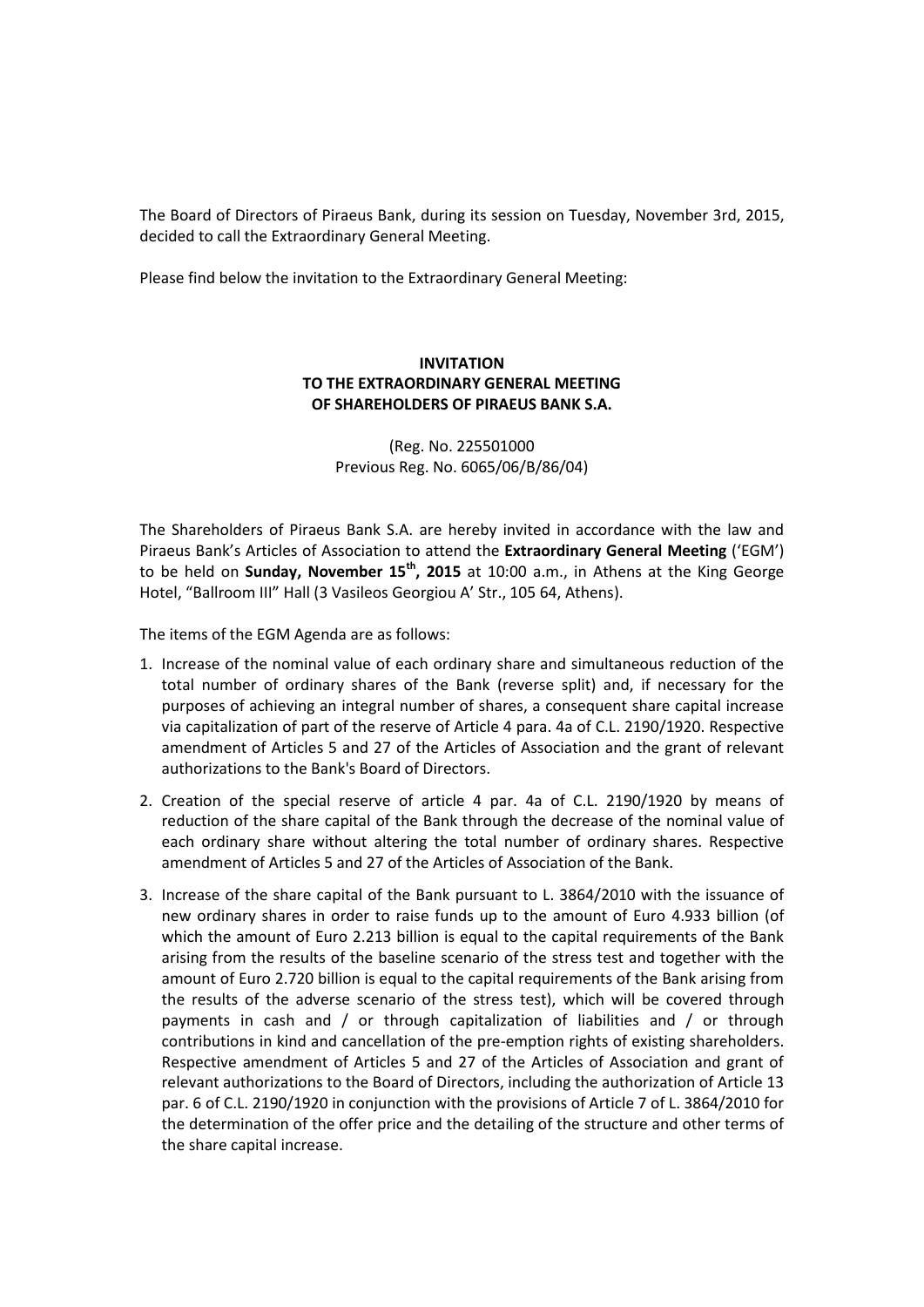- 4. Issue of a bond loan with Contingent Convertible Bonds pursuant to the provisions of L. 3864/2010 and Cabinet Act 36/02.11.2015 up to the amount of Euro 2.040 billion (which is equal to 75% of the difference between the capital requirements of the Bank pursuant to the results of the adverse scenario of the stress test and the capital requirements of the Bank pursuant to the results of the baseline scenario) to be subscribed to exclusively by the Hellenic Financial Stability Fund. Grant of relevant authorizations to the Board of Directors for the determination of the principal amount and the other terms of the bond loan within the framework of the Cabinet Act 36/02.11.2015.
- 5. Grant of authorization to the Board of Directors to increase the share capital of the Bank and to issue bond loans with convertible bonds, in accordance with Articles 13 para. 1 and 3a para. 1 of C.L. 2190/1920.
- 6. Various announcements

If the required quorum is not achieved, the shareholders are hereby invited to attend the **1st Repeated General Meeting** on **Friday, November 20th 2015** at 10:00 a.m., in Athens at the King George Hotel, "Ballroom III" Hall (3 Vasileos Georgiou A' Str., 105 64, Athens).

Those Shareholders who are registered, on the record dates set out below, in Piraeus Bank Shareholders' registry, which is electronically kept at the "Hellenic Central Securities Depository (HC SD)", are entitled to participate and vote at this EGM and at any Repeated GM thereof. No share blocking is required.

## **Record Dates**:

- **Extraordinary General Meeting**: at the commencement of the November 10<sup>th</sup>, 2015 trading session.
- **1st Repeated General Meeting**: at the commencement of the November 16<sup>th</sup>, 2015 trading session.

The Shareholders who wish to participate in the General Meeting by proxy must file the relevant proxy form (Power of Attorney), which is available at the Bank's branches, its corporate website **http://www.piraeusbankgroup.com** and at the Bank's Shareholder Services Department, 25 – 29 Panepistimiou str., 105 64, Athens ( $2^{nd}$  floor), not later than the third day prior to the date of each GM.

With respect to the aforementioned General Meeting, the Shareholders have also the rights mentioned below:

- (a) Shareholders representing at least one twentieth (1/20) of the paid-up share capital may request the Board of Directors, by way of an application which must be delivered to the Board of Directors at least fifteen (15) days prior to the GM, to include additional items on the GM's Agenda. The application must be accompanied by a written statement of reasons or a draft resolution for approval by the GM.
- (b) Shareholders representing at least one twentieth (1/20) of the paid-up share capital may request the Board of Directors, by way of an application which must be delivered to the Board of Directors at least four (4) days prior to the GM, to upload to the Bank's